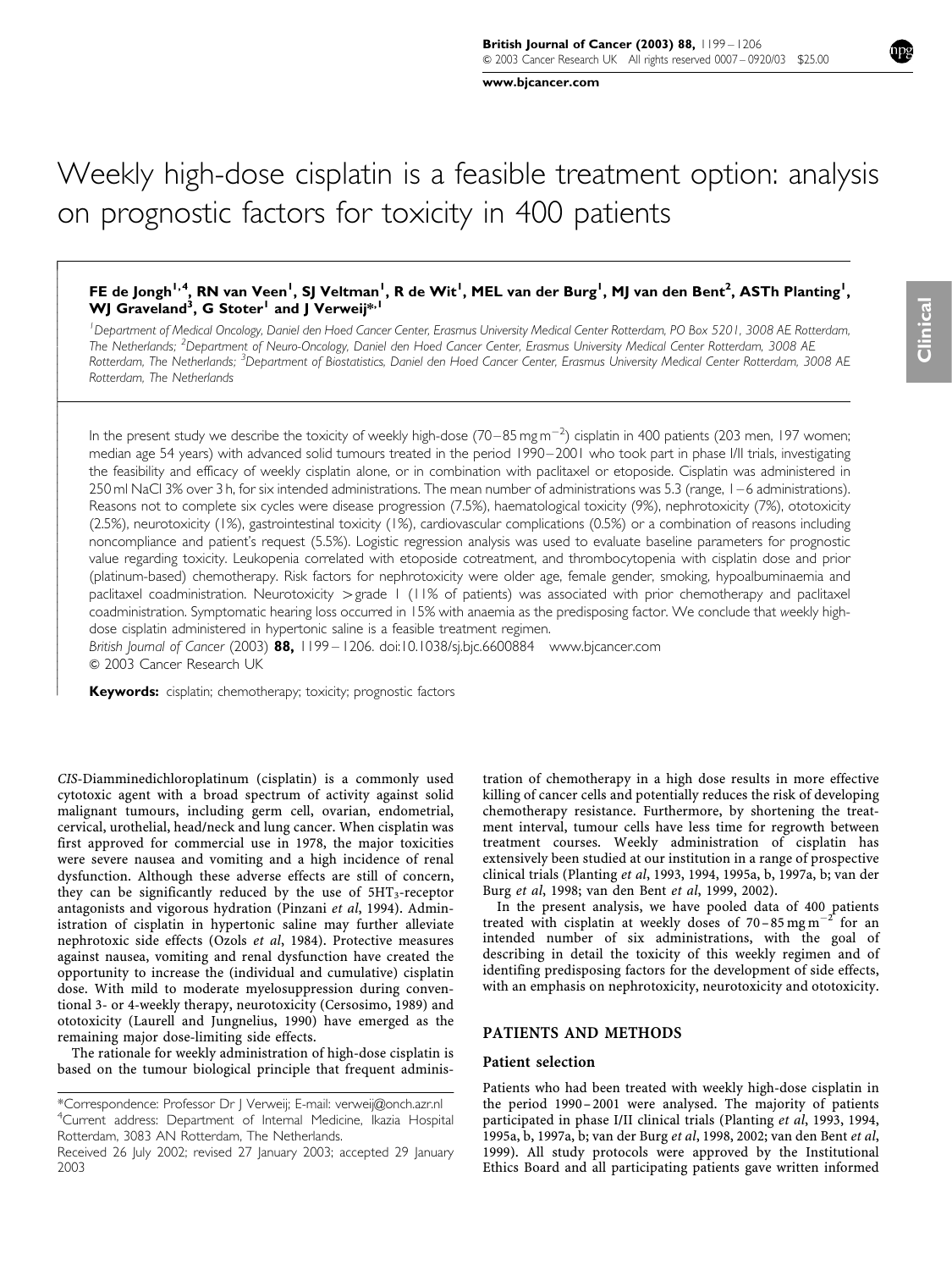Toxicity analysis of weekly cisplatin chemotherapy FE de Jongh et al

consent. According to the inclusion criteria of the trials, patients were required to have locally advanced or metastatic cancer with no better treatment options than weekly cisplatin as a single agent or in combination with either i.v. paclitaxel or oral etoposide. Age had to be  $\geq 18$  years, WHO performance status 0–2, and life expectancy more than 12 weeks with adequate haematopoietic, renal and hepatic function at study entry. Based on favourable treatment results (Planting et al, 1997b), patients with locally advanced head/neck cancer could be offered treatment with weekly cisplatin induction chemotherapy followed by radiotherapy outside study protocols.

# Treatment

Cisplatin was administered at a dose of 70 – 85 mg m<sup>-2</sup> on days 1, 8, 15, 22, 29 and 36 as a single agent, or at a dose of  $70 \,\mathrm{mg\,m}^{-2}$  on days 1, 8, 15, 29, 36 and 43 in combination with oral etoposide or i.v. paclitaxel. Cisplatin powder was dissolved in 250 ml NaCl 3% and administered by i.v. infusion over 3 h. Patients received prehydration with 11 normal saline or dextrose-saline and posthydration with 31 normal saline or dextrose-saline supplemented with KCl (20 mmol  $l^{-1}$ ) and MgSO<sub>4</sub> (2 g $l^{-1}$ ). Antiemetic prophylaxis consisted of a  $5HT_3$  antagonist in combination with dexamethasone. Diuretics were not administered routinely.

# Dose intensity

Dose reductions were not allowed. Cisplatin single-agent treatment was postponed 1 week for a maximum of 3 weeks if WBC  $\langle 2.5 \times 10^9$ <sup>1-1</sup> and/or platelets  $\langle 75 \times 10^9$ <sup>1-1</sup>. When used in combination with etoposide, cisplatin administration was postponed in the case of WBC  $< 2.5 \times 10^{9}$ l<sup>-1</sup> and/or platelets  $\sim$  75  $\times$  10<sup>9</sup> l<sup>-1</sup> on day 8 or day 36, WBC  $<$  1.5  $\times$  10<sup>9</sup> l<sup>-1</sup> and/or platelets  $\langle 50 \times 10^9 \dot{1}^{-1}$  on day 15 or day 43, and WBC  $<$  3.0  $\times$  10<sup>9</sup> l<sup>-1</sup> and/or platelets  $<$  100  $\times$  10<sup>9</sup> l<sup>-1</sup> on day 29. With the cisplatin/paclitaxel regimen, treatment was postponed if WBC  $1.0 \times 10^{9}$ l<sup>-1</sup> and/or platelets  $1.0 \times 10^{9}$ l<sup>-1</sup> on days 8, 15, 36 or 43, and if on day 29 WBC  $< 3.0 \times 10^{9}$ l<sup>-1</sup> and/or platelets  $100 \times 10^{9}$ l<sup>-1</sup>. Cisplatin was discontinued if creatinine clearance fell below 45 ml min<sup>-1</sup> or in case of neurotoxicity > grade 2.

The planned dose intensity was calculated by dividing the planned total dose of cisplatin (mg  $m^{-2}$ ) by the planned duration of treatment given in weeks (i.e. 6 weeks for cisplatin single agent and 7 weeks for cisplatin in combination with etoposide or paclitaxel). The achieved dose intensity was calculated by dividing the total administered dose  $(mg m^{-2})$  by the actual treatment duration given in weeks. Patients who did not complete treatment due to nontoxicity reasons (e.g. disease progression, noncompliance) were not evaluated for achieved dose intensity.

# Data collection and statistical analysis

Pretreatment and follow-up studies have been reported in detail elsewhere (Planting et al, 1993, 1994, 1995a, b, 1997a, b; van der Burg et al, 1998, 2002; van den Bent et al, 1999). Patients' baseline characteristics analysed included age, sex, length, weight, bodysurface area (BSA), blood pressure, smoking and drinking habits, amount of weight loss, performance status, tumour type, prior anticancer treatment, planned cisplatin dose and dose intensity, and cytotoxic comedication (etoposide, paclitaxel or none). Physical examination, laboratory tests and assessment of toxicity were performed weekly during treatment. Laboratory tests included haemoglobin, WBC, granulocytes, platelets, albumin, bilirubin, alkaline phosphatase, alanine aminotransferase (ALT), aspartate aminotransferase (AST), lactate dehydrogenase (LDH), sodium, potassium, calcium, magnesium, creatinine and creatinine clearance measured by 24-h urine collection. In addition, creatinine clearance was estimated using the Cockroft and Gault

equation. Toxicity was assessed according to the Common Toxicity Criteria (CTC), version 1.0, National Cancer Institute (NCI), and, for the present analysis, was evaluated after three administrations of weekly cisplatin, after six administrations and 3 months after completion of the weekly cisplatin regimen. Since audiograms were not routinely performed, grade 1 ototoxicity was not reported. Patients who went off treatment before the fifth administration of cisplatin for reasons other than the evaluated toxicity were excluded from analysis of that toxicity, in order to prevent under-reporting of toxicity.

Logistic regression analysis was used in order to test baseline parameters for their prognostic value regarding toxicity. Patients with neurological symptoms or hearing impairment at baseline were excluded from logistic regression analysis for neurotoxicity and ototoxicity, respectively. In order to eliminate the influence of baseline serum creatinine and creatinine clearance on renal toxicity assessment, renal toxicity was defined as a  $\geq$  25% decline in the estimated creatinine clearance from baseline. After univariate analysis, all baseline parameters were presented to the multivariate model that used a stepwise procedure starting with an empty model and putting the most significant factor at that time into the model. This process was repeated until the P-value of the factor involved exceeded 0.025. This level of statistical significance was chosen to reduce the risk of finding purely coincidental associations in view of the large amount of factors analysed. Pvalues were calculated using the Wald test. For each parameter remaining in the multivariate model, an odds ratio (OR) with 95% confidence interval (CI) for the development of toxicity was calculated.

# RESULTS

### Patient characteristics

Patient characteristics are shown in Table 1. A total of 400 patients (203 males, 197 females) who had been receiving a total of 2116 weekly cisplatin administrations were included in the study. Predominant tumour types were head and neck cancer (39%) and ovarian cancer (27%). Of the 92 patients with prior chemotherapy, 88 patients had recurrent ovarian cancer after one or more platinum-based regimens (cisplatin pretreatment in 40 patients).

The planned cisplatin dose was  $70 \text{ mg m}^{-2}$  for 323 patients (81%) and 80 mg m<sup> $^{-2}$ </sup> for 70 patients (18%). Five patients received  $75 \,\mathrm{mg\,m^{-2}}$ , and two received 85 mg m<sup>-2</sup>. Cisplatin was administered as a single agent to 143 patients (36%); 196 patients (49%) received cisplatin in combination with oral etoposide and 61 (15%) with i.v. paclitaxel. A total of 263 patients (66%) received six cisplatin administrations: 151 without any delay (38%), 64 with 1 week delay (16%), 39 with 2 weeks delay (10%), seven with 3 weeks delay (2%), and two with 4 weeks delay (0.5%). From the patients that received four  $(n = 30)$  or five  $(n = 59)$  administrations of cisplatin, 55 had no treatment delay (14%), 18 had 1 week delay (4.5%), 10 had 2 weeks delay (2.5%) and six had 3 weeks delay (1.5%); from the patients that received one ( $n = 8$ ), two ( $n = 5$ ) or three  $(n = 35)$  cisplatin administrations, 46 had no delay (11%) and two had a 1-week treatment delay (0.5%). The mean number of cisplatin administrations was 5.3, with a median total cisplatin<br>dose of  $420 \text{ mg m}^{-2}$  (range,  $70-480 \text{ mg m}^{-2}$ ; mean, dose of  $420 \text{ mg m}^{-2}$  (range,  $70-480 \text{ mg m}^{-2}$ ; mean, 379 $\pm$ 86 mg m<sup>-2</sup>). The mean duration of treatment was  $6.5\pm1.9$ weeks (range, 1–11 weeks; median, 7 weeks). The median achieved dose intensity was  $60 \text{ mg m}^{-2}$  week<sup>-1</sup> (range,  $10-80 \text{ mg m}^{-2}$ week<sup>-1</sup>; mean, 55.7  $\pm$  11.6 mg m<sup>-2</sup> week<sup>-1</sup>).

Toxicity incidences (scored as the worst CTC grade) are shown in Table 2. Nausea and vomiting were prevalent but did not result in dose reduction or cessation of treatment. Reasons not to complete treatment were disease progression (30 patients, 7.5%), haematological toxicity (37 patients, 9%), renal toxicity (29

Clinical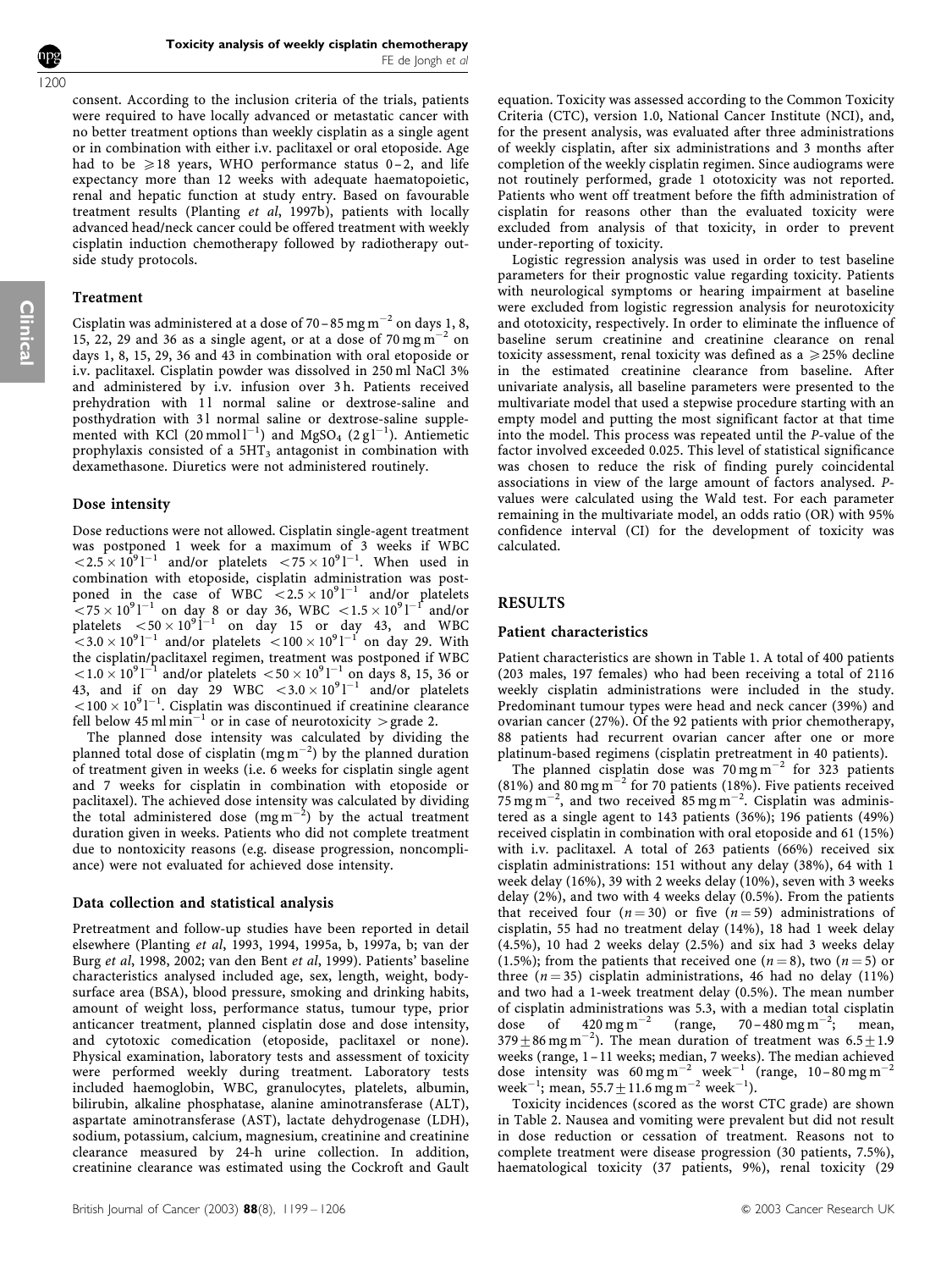|                        | No. of patients | (%)                      |
|------------------------|-----------------|--------------------------|
|                        |                 |                          |
| Sex                    |                 |                          |
| Male                   | 203             | 51                       |
| Female                 | 197             | 49                       |
| Age (years)            |                 |                          |
| Median                 | 54              |                          |
| Range                  | $19 - 79$       |                          |
| WHO performance status |                 |                          |
| 0                      | 157             | 39                       |
| ı                      | 206             | 51                       |
| $\mathcal{D}$          | 34              | 9                        |
| Unknown                | 3               | I                        |
| Tumour type            |                 |                          |
| Head and neck cancer   | 155             | 39                       |
| Ovarian cancer         | 108             | 27                       |
| <b>CUP</b>             | 47              | 2                        |
| <b>NSCLC</b>           | 36              | 9                        |
| Mesothelioma           | 24              | 6                        |
| Glioma                 | 8               | $\overline{4}$           |
| Miscellaneous          | 2               | 3                        |
| Prior chemotherapy     |                 |                          |
| None                   | 308             | 77                       |
| Platinum-based         | 88              | 22                       |
| Nonplatinum-based      | 4               | $\overline{\phantom{a}}$ |

WHO=World Health Organization; CUP=Carcinoma with unknown primary; NSCLC=nonsmall cell lung cancer.

Table 2 Toxicity (%) of weekly cisplatin in 400 patients (worst toxicity per patient)

| CTC grade <sup>a</sup>   | n  |    |    | 3  |    |
|--------------------------|----|----|----|----|----|
| Anaemia                  |    | 34 | 44 | 20 |    |
| Leucopenia               | 10 | 18 | 35 | 30 |    |
| Neutropenia              | 10 | 9  | 25 | 32 | 24 |
| Thrombocytopenia         | 27 | 34 | 17 | 14 | 8  |
| Nausea                   | 18 | 44 | 30 | 8  | Λ  |
| Vomiting                 | 36 | 30 | 27 | 6  |    |
| Nephrotoxicity           | 59 | 32 | 8  |    |    |
| Hypomagnesaemia          | 33 | 52 | 9  |    |    |
| Hyponatraemia            | 55 | 23 | 18 |    |    |
| Hypokalaemia             | 81 | 13 | 5  |    |    |
| Hypocalcaemia            | 53 | 40 | 5  |    |    |
| Neurotoxicity            | 53 | 36 | 8  |    |    |
| Ototoxicity <sup>b</sup> | 58 |    | 27 | 14 |    |

<sup>a</sup>Common Toxicity Criteria, Version 1.0, National Cancer Institute. <sup>b</sup>Audiometry was not routinely performed: grade 0 ototoxicity should be interpreted as grade 0 or 1.

patients, 7%), ototoxicity (10 patients, 2.5%), neurotoxicity (four patients, 1%), gastrointestinal toxicity (three patients, 1%), cardiovascular complications (two patients, 0.5%), or combinations of reasons including noncompliance and patient's request (22 patients, 5.5%). In total, 12 patients (3%) died within 30 days after the last administration of weekly cisplatin; nine of them had rapidly progressive disease.

# Haematological toxicity

In 37 patients (9%), weekly cisplatin treatment was discontinued because of haematological toxicity, in the majority of them (21

patients) only after the fifth administration. Anaemia was a common adverse event. During the evaluation period 202 patients (51%) received one or more transfusions. The median number of erythrocyte units transfused was two (range,  $0-17$ ). Grade  $3-4$ leucopenia was common, and associated with etoposide cotreatment (OR = 2.2,  $P = 0.007$ ). Although frequently observed, grade 4 neutropenia was generally brief ( $<$ 7 days in 74%;  $<$ 14 days in 94%) and uncomplicated. Febrile neutropenia occurred in only 1.5% of patients. Grade 3 –4 thrombocytopenia was observed in 22% of patients who received at least three administrations of weekly cisplatin; 19 patients (5%) received platelet transfusions. Thrombocytopenia was associated with prior chemotherapy  $(OR = 3.2, P = 0.006)$  and cisplatin dose  $(80 \text{ mg m}^{-2}$  versus 70 mg m<sup>-2</sup>: OR = 2.9, P = 0.009). Paclitaxel coadministration was not associated with enhanced haematological toxicity ( $OR = 0.39$ ,  $P = 0.1$  for anaemia; OR = 1.9,  $P = 0.08$  for leucopenia; OR = 0.53,  $P = 0.2$  for neutropenia; OR = 0.55,  $P = 0.3$  for thrombocytopenia).

# Nephrotoxicity

At baseline, serum creatinine (mean+standard deviation) was  $84+14 \mu$ mol l<sup>-1</sup> with an estimated creatinine clearance of  $83 + 22$  ml min<sup>-1</sup>. After three and six administrations of weekly cisplatin, the serum creatinine was  $93 \pm 40$  and  $102 \pm 29 \mu$ mol l<sup>-1</sup> respectively with an estimated creatinine clearance of  $77+23$  and  $69 + 23$  ml min<sup>-1</sup> respectively. A  $\geq 25%$  reduction in creatinine clearance was observed in 116 patients (29%). In 164 patients (41%) the serum creatinine rose above the upper limit of normal (grade 1, 127 patients (32%); grade 2, 35 patients (9%); grade 3, two patients (0.5%)). Electrolyte disorders were frequently observed. Mean $+$ standard deviation serum concentrations of magnesium, calcium, sodium and potassium declined from respectively  $0.81 \pm 0.09$  mmol l<sup>-1</sup> (range, 0.51 – 1.33 mmol l<sup>-1</sup>), 2.39  $\pm$  0.14 mmol l<sup>-1</sup> (range, 1.92 – 3.03 mmol  $l^{-1}$ ), 139  $\pm$  3.7 mmol  $l^{-1}$  (range, 128 – 149 mmol  $(1^{-1})$  and  $4.2 \pm 0.41$  mmol  $1^{-1}$  (range, 2.8 – 5.5 mmol  $1^{-1}$ ) at baseline to  $0.70 \pm 0.13$  mmol l<sup>-1</sup> (range, 0.22-1.62 mmol l<sup>-1</sup>), 2.26  $\pm$  0.15 mmol l<sup>-1</sup>  $(range, 1.59-2.69 mmol<sup>-1</sup>), 135+4.3 mmol<sup>-1</sup> (range, 117-1)$  $146$  mmol l<sup>-1</sup>) and  $4.0 \pm 0.50$  mmol l<sup>-1</sup> (range, 2.5 - 5.2 mmol l<sup>-1</sup>) after three administrations, and  $0.62 \pm 0.14$  mmol l<sup>-1</sup> (range, 0.23 – 1.16 mmol  $l^{-1}$ ), 2.24  $\pm$  0.16 mmol  $l^{-1}$  (range, 1.53 – 2.69 mmol  $l^{-1}$ ),  $135 \pm 4.1$  mmol  $l^{-1}$  (range, 122 – 146 mmol  $l^{-1}$ ) and  $4.0 \pm 0.56$  mmol  $l^{-1}$ (range,  $2.2 - 5.6$  mmol<sup>1-1</sup>) after six administrations of weekly cisplatin.

Results of the logistic regression analysis for nephrotoxicity are shown in Table 3. In the univariate analysis, age, female sex, prior cisplatin treatment, paclitaxel cotreatment and hypoalbuminaemia were associated with nephrotoxicity (defined as a  $\geq$  25% decline of the estimated creatinine clearance at any time during the evaluation period). After adjustment for prior chemotherapy and additional chemotherapeutical agents, age and hypoalbuminaemia remained significant whereas smoking and elevated serum alkaline phosphatase concentrations were introduced as additional risk factors. The multivariate analysis selected age, female gender, smoking, paclitaxel coadministration and hypoalbuminaemia as independent risk factors. Paclitaxel cotreatment  $(OR = 4.0,$  $P = 0.001$ ), hypoalbuminaemia (OR = 3.5,  $P = 0.006$ ) and smoking  $(OR = 2.5, P = 0.002)$  were strong predisposing factors for renal toxicity in the multivariate model. There was a gradual increase in renal toxicity with increasing age at an  $\overline{OR}$  of 1.03 year<sup>-1</sup>  $(P = 0.007)$ . Patients younger than 48 years had a 26% risk for renal toxicity, which increased to 35% for patients aged 48-62 years and  $41\%$  for patients  $>62$  years. Compared with men, women had a two-fold risk of renal toxicity (OR = 2.0,  $P = 0.02$ ).

### Neurotoxicity

Clinical data on neurotoxicity (according to CTC criteria) were fully available for the period of weekly cisplatin treatment, but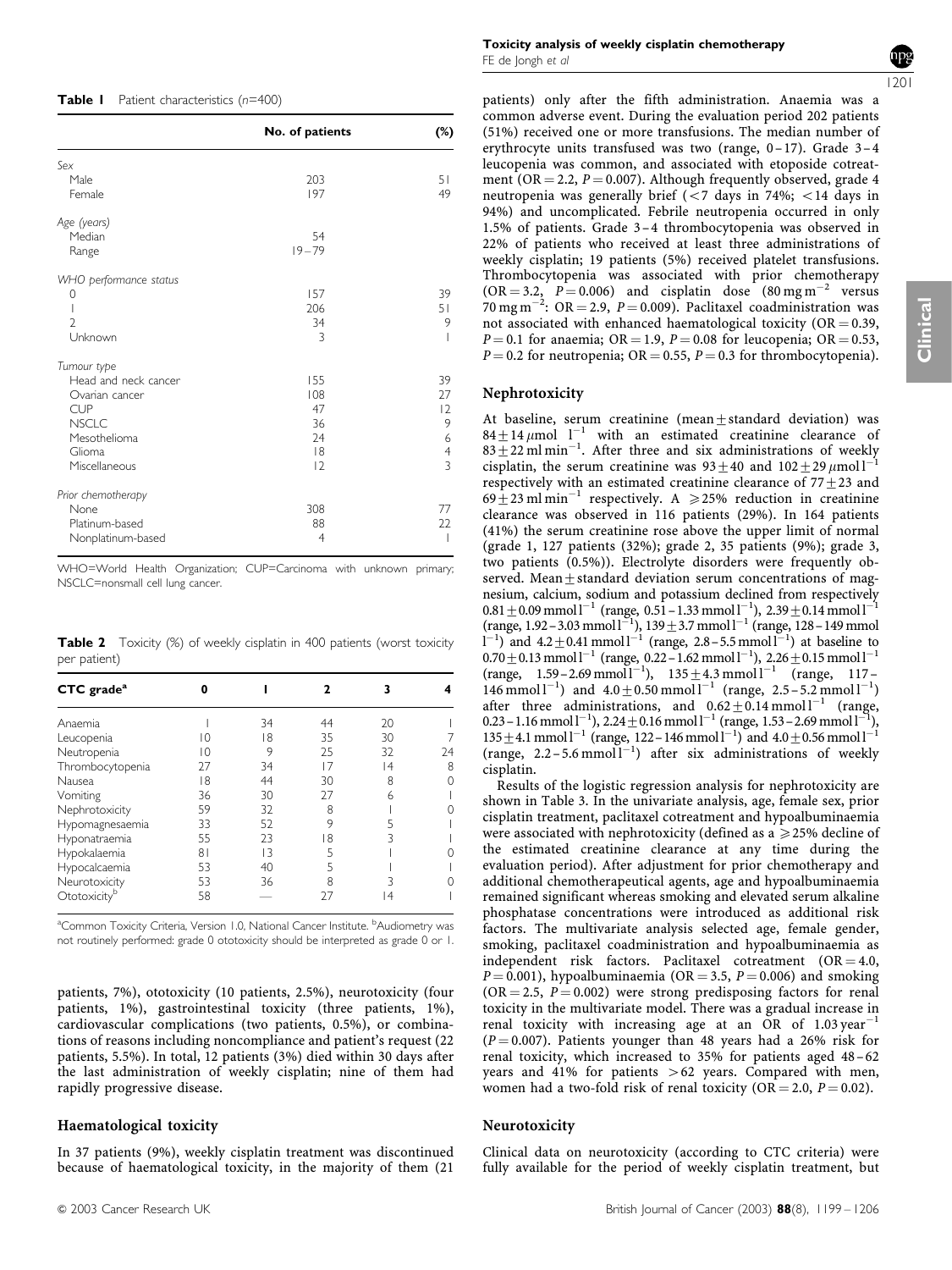Clinical

FE de Jongh et al

#### Table 3 Logistic regression analysis for nephrotoxicity<sup>a</sup>

| <b>Baseline parameter</b>                        | <b>Unadjusted</b>      |         | <b>Adjusted</b> <sup>b</sup> |         |  |
|--------------------------------------------------|------------------------|---------|------------------------------|---------|--|
|                                                  | Odds ratio (CI)        | P-value | Odds ratio (CI)              | P-value |  |
| Univariate analysis                              |                        |         |                              |         |  |
| Age (year <sup>-1</sup> )                        | $1.03$ $(1.00 - 1.05)$ | 0.027   | $1.03$ $(1.00 - 1.05)$       | 0.028   |  |
| Sex (female)                                     | $1.71(1.09 - 2.70)$    | 0.021   | $1.46(0.84 - 2.57)$          | 0.183   |  |
| BSA $(m^{-2})$                                   | $0.79(0.24 - 2.61)$    | 0.696   | $0.97(0.28 - 3.41)$          | 0.966   |  |
| Performance status > I                           | $1.01(0.41 - 2.45)$    | 0.987   | $0.88(0.35 - 2.23)$          | 0.794   |  |
| Tumour type (ovarian cancer)                     | $1.54(0.89 - 2.66)$    | 0.124   | $0.63(0.17 - 2.29)$          | 0.478   |  |
| Prior carboplatin treatment                      | $0.85(0.42 - 1.71)$    | 0.656   |                              |         |  |
| Prior cisplatin treatment                        | $2.16(1.06 - 4.39)$    | 0.035   |                              |         |  |
| Cisplatin dose $\geqslant$ 80 mg m <sup>-2</sup> | $1.16(0.65 - 2.09)$    | 0.610   | $2.07(0.99 - 4.30)$          | 0.052   |  |
| Paclitaxel cotreatment                           | $3.46$ (1.80 - 6.66)   | < 0.001 |                              |         |  |
| Etoposide cotreatment                            | $1.11(0.66 - 1.88)$    | 0.687   |                              |         |  |
| Weight loss $>5\%$                               | $0.99(0.61 - 1.62)$    | 0.978   | $1.18(0.70 - 1.99)$          | 0.530   |  |
| Smoking                                          | $1.21 (0.75 - 1.97)$   | 0.436   | $1.80$ (1.01 - 3.22)         | 0.046   |  |
| Alcohol intake $>$ 2 units day <sup>-1</sup>     | $1.25(0.76 - 2.03)$    | 0.370   | $1.77(0.96 - 3.23)$          | 0.066   |  |
| Systolic blood pressure > 150 mmHg               | $1.44(0.82 - 2.52)$    | 0.206   | $1.30(0.72 - 2.34)$          | 0.387   |  |
| Diastolic blood pressure > 90 mmHg               | $0.68$ $(0.34 - 1.38)$ | 0.287   | $0.70(0.34 - 1.46)$          | 0.347   |  |
| Creatinine clearance <70 ml min <sup>-</sup>     | $1.24(0.77 - 2.01)$    | 0.378   | $1.04$ $(0.62 - 1.74)$       | 0.876   |  |
| Hyponatraemia $(< 135$ mmoll <sup>-1</sup> )     | $0.99$ $(0.50 - 1.96)$ | 0.968   | $1.17(0.58 - 2.39)$          | 0.657   |  |
| Hypokalaemia $(<$ 4.0 mmol $I^{-1}$ )            | $1.36(0.79 - 2.33)$    | 0.271   | $1.33(0.76 - 2.33)$          | 0.319   |  |
| Hypocalcaemia $(< 2.2$ mmol $I^{-1}$ )           | $0.95(0.39 - 2.29)$    | 0.907   | $0.95(0.38 - 2.36)$          | 0.911   |  |
| Hypomagnesaemia $(< 0.7$ mmoll <sup>-1</sup> )   | $2.15(0.80 - 5.79)$    | 0.129   | $2.31(0.82 - 6.51)$          | 0.113   |  |
| Anaemia (haemoglobin < normal)                   | $0.95(0.61 - 1.49)$    | 0.826   | $1.11(0.69 - 1.79)$          | 0.665   |  |
| Hypoalbuminaemia $(<$ 35 g $\vert^{-1}$ )        | $3.13(1.36 - 7.22)$    | 0.007   | $3.22$ (1.36 – 7.61)         | 0.008   |  |
| Alkaline phosphatase > normal                    | $1.85(0.93 - 3.65)$    | 0.078   | $2.42$ (1.17 - 4.97)         | 0.016   |  |
| $AST$ > normal                                   | $1.61 (0.65 - 3.99)$   | 0.308   | $1.47(0.57 - 3.83)$          | 0.428   |  |
| ALT > normal                                     | $1.83(0.91 - 3.67)$    | 0.091   | $1.72(0.83 - 3.58)$          | 0.145   |  |
| $LDH$ > normal                                   | $1.10(0.64 - 1.89)$    | 0.734   | $1.19(0.66 - 2.16)$          | 0.568   |  |
| Independent risk factor                          | Odds ratio (CI)        | P-value |                              |         |  |
| Multivariate analysis                            |                        |         |                              |         |  |
| Paclitaxel co-treatment                          | $4.01(1.83 - 8.77)$    | 0.001   |                              |         |  |
| Smoking                                          | $2.50$ (1.39 - 4.51)   | 0.002   |                              |         |  |
| Hypoalbuminaemia                                 | $3.49$ (1.44 - 8.45)   | 0.006   |                              |         |  |
| Age (year <sup>-1</sup> )                        | $1.03$ (1.01 - 1.06)   | 0.007   |                              |         |  |
| Female gender                                    | $1.99(1.09 - 3.63)$    | 0.025   |                              |         |  |

<sup>a</sup>Nephrotoxicity defined as ≥25% decline in estimated creatinine clearance (Cockroft-Gault). <sup>b</sup>Adjusted for prior chemotherapy and cytotoxic cotreatment (paclitaxel, etoposide). CI=95% confidence interval; BSA=body-surface area; AST=aspartate aminotransferase; ALT=alanine aminotransferase; LDH=lactate dehydrogenase.

were missing in 71 of our patients (18%) at 2–4 months posttreatment. Furthermore, it is noteworthy that 43 ovarian cancer patients treated with weekly cisplatin in combination with paclitaxel (11% of the study population) received additional 3 weekly treatment with cisplatin and/or paclitaxel immediately following the weekly regimen. Neurotoxicity (mostly peripheral sensory polyneuropathy) was observed in 188 patients (47%) and was mild to moderate in most cases: 145 patients (36%) developed grade 1 neurotoxicity, 33 patients (8%) grade 2, nine patients (2%) grade 3, and one patient experienced grade 4 neurotoxicity.

After univariate analysis a large number of baseline parameters were found to be related with the development of grade 2–4 neurotoxicity: female sex, tumour type (ovarian cancer), prior chemotherapy, cisplatin dose, paclitaxel coadministration, nonsmoking and alcohol consumption  $\leq 2$  units day<sup>-1</sup> (Table 4). After adjustment for prior chemotherapy and cytotoxic cotreatment, none of the (other) risk factors remained significant. After multivariate analysis, prior platinum-based chemotherapy (cisplatin or carboplatin) and coadministration of paclitaxel remained independent prognostic indicators for neurotoxicity. The ORs were 8.3 for paclitaxel coadministration ( $P = 0.001$ ), 3.9 for pretreatment with cisplatin ( $P = 0.01$ ), and 3.5 for pretreatment with carboplatin ( $P = 0.01$ ).

#### **Ototoxicity**

Ototoxicity was observed in 168 patients (42%): 110 patients (28%) had CTC grade 2 (reversible tinnitus), 55 (14%) grade 3, and three patients (1%) had grade 4 ototoxicity. Table 5 shows the results of the logistic regression analysis for ototoxicity defined as symptomatic hearing loss (grade  $3-4$ ). Anaemia was the single baseline parameter associated with ototoxicity (OR = 3.1,  $P = 0.001$ ).

## DISCUSSION

The present study reports the toxic side effects of weekly high-dose cisplatin chemotherapy in 400 patients with locally advanced and/ or metastatic cancer. Given the median number of six administrations of weekly cisplatin, the median total dose of  $420 \text{ mg m}^{-2}$ and the median dose-intensity of 60 mg  $m^{-2}$  week<sup>-1</sup>, it can be concluded that a short intensive weekly cisplatin schedule is a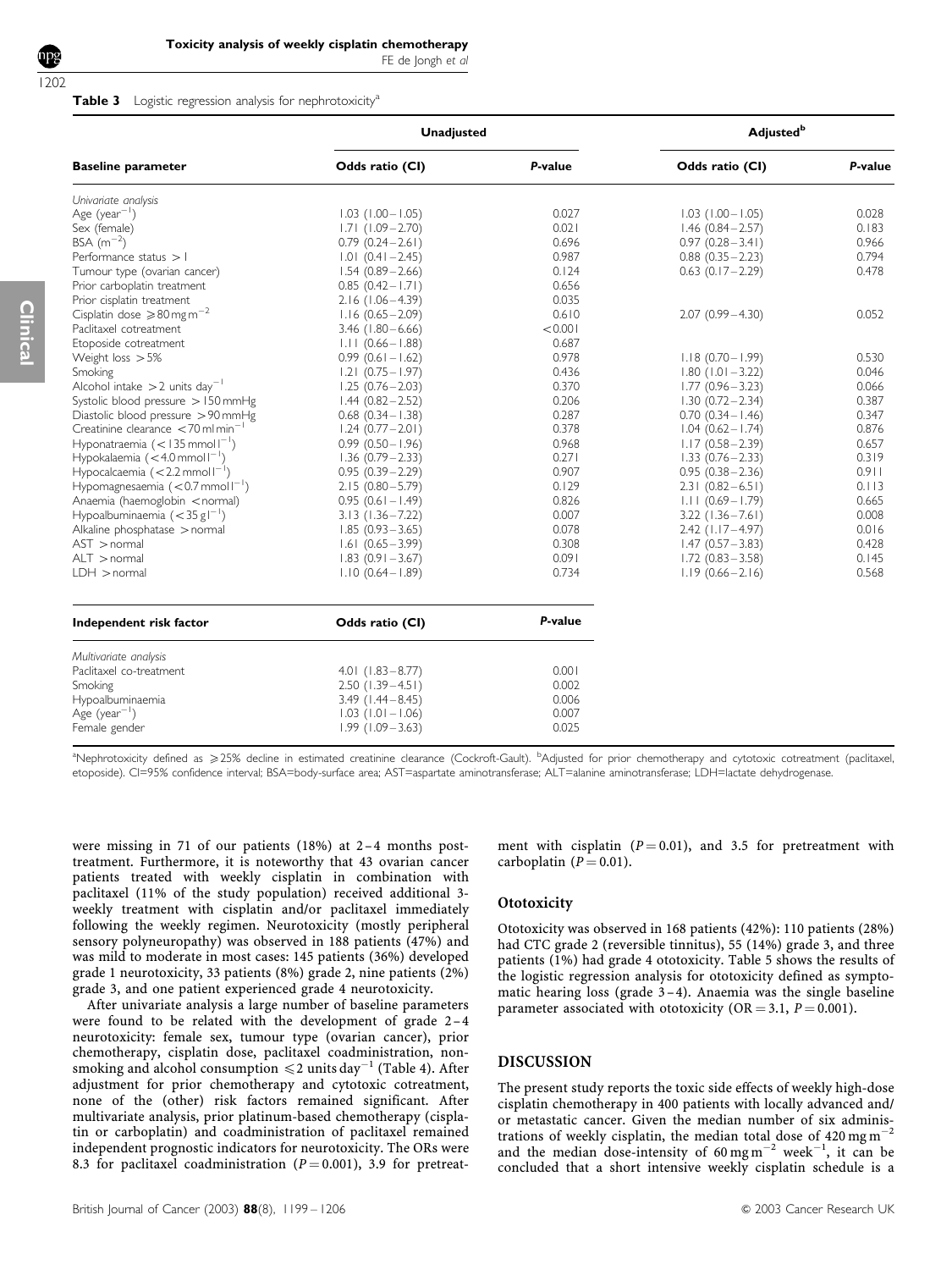#### Table 4 Logistic regression analysis for neurotoxicity<sup>a</sup>

|                                                  | <b>Unadjusted</b>      | <b>Adjusted</b> <sup>b</sup> |                        |         |
|--------------------------------------------------|------------------------|------------------------------|------------------------|---------|
| <b>Baseline parameter</b>                        | Odds ratio (CI)        | P-value                      | Odds ratio (CI)        | P-value |
| Univariate analysis                              |                        |                              |                        |         |
| Age (year <sup>-1</sup> )                        | $1.03(0.99 - 1.07)$    | 0.129                        | $1.02$ (0.98 - 1.06)   | 0.286   |
| Sex (female)                                     | $4.73$ $(2.01 - 11.2)$ | < 0.001                      | $1.53(0.50 - 4.65)$    | 0.452   |
| BSA $(m^{-2})$                                   | $0.48$ $(0.07 - 3.12)$ | 0.442                        | $0.68$ $(0.06 - 7.41)$ | 0.750   |
| Performance status $>1$                          | $1.42(0.40-5.11)$      | 0.589                        | $1.23(0.29 - 5.22)$    | 0.780   |
| Tumour type (ovarian cancer)                     | $8.69(3.19-23.6)$      | < 0.001                      | $4.57(0.63 - 33.2)$    | 0.133   |
| Prior carboplatin treatment                      | $4.07$ (1.71 - 9.68)   | 0.001                        |                        |         |
| Prior cisplatin treatment                        | $6.48$ $(2.63 - 16.0)$ | < 0.001                      |                        |         |
| Cisplatin dose $\geqslant$ 80 mg m <sup>-2</sup> | $0.13(0.02 - 0.96)$    | 0.045                        | $0.37(0.04 - 3.38)$    | 0.375   |
| Paclitaxel cotreatment                           | $15.3(4.89 - 47.9)$    | < 0.001                      |                        |         |
| Etoposide cotreatment                            | $2.12(0.67 - 6.76)$    | 0.203                        |                        |         |
| Weight loss $>5\%$                               | $0.83$ $(0.39 - 1.80)$ | 0.643                        | $2.00(0.79 - 5.06)$    | 0.144   |
| Smoking                                          | $0.23$ (0.09 $-0.60$ ) | 0.003                        | $0.46$ (0.16 - 1.34)   | 0.153   |
| Alcohol intake $>2$ units per day                | $0.27(0.09 - 0.79)$    | 0.017                        | $0.42(0.12 - 1.43)$    | 0.167   |
| Systolic blood pressure > 150 mmHg               | $1.72(0.78 - 3.79)$    | 0.176                        | $1.32(0.52 - 3.34)$    | 0.556   |
| Diastolic blood pressure > 90 mmHg               | $0.35(0.08 - 1.51)$    | 0.160                        | $0.35(0.07 - 1.66)$    | 0.186   |
| Creatinine clearance <70 ml min <sup>-</sup>     | $1.72(0.84 - 3.53)$    | 0.140                        | $1.07(0.47 - 2.45)$    | 0.872   |
| Hyponatraemia $(< 135$ mmoll <sup>-1</sup> )     | $0.39(0.09 - 1.71)$    | 0.214                        | $0.72(0.15 - 3.39)$    | 0.678   |
| Hypokalaemia $(<$ 3.5 mmol $1^{-1}$ )            | $0.63$ $(0.24 - 1.69)$ | 0.361                        | $0.56$ $(0.19 - 1.69)$ | 0.303   |
| Hypocalcaemia $(< 2.2$ mmol $I^{-1}$ )           | $1.85(0.59 - 5.82)$    | 0.290                        | $2.06(0.58 - 7.34)$    | 0.268   |
| Hypomagnesaemia $(< 0.7$ mmol $11^{-1}$ )        | $0.48$ $(0.06 - 3.77)$ | 0.484                        | $0.27(0.03 - 2.53)$    | 0.252   |
| Anaemia (haemoglobin < normal)                   | $1.09(0.54 - 2.20)$    | 0.801                        | $1.84(0.80 - 4.20)$    | 0.149   |
| Hypoalbuminaemia $(<$ 35 g $I^{-1}$ )            | $0.82$ $(0.18 - 3.69)$ | 0.800                        | $0.77(0.15-3.96)$      | 0.754   |
| Alkaline phosphatase > normal                    | $0.43$ $(0.10 - 1.89)$ | 0.266                        | $0.89(0.19 - 4.23)$    | 0.885   |
| $AST$ > normal                                   | $1.53(0.42 - 5.52)$    | 0.518                        | $1.27(0.29 - 5.53)$    | 0.753   |
| $ALT$ > normal                                   | $1.37(0.50 - 3.79)$    | 0.543                        | $1.08(0.34 - 3.47)$    | 0.892   |
| $LDH$ > normal                                   | $1.07(0.46 - 2.47)$    | 0.871                        | $1.13(0.43 - 2.98)$    | 0.809   |
| Independent risk factor                          | Odds ratio (CI)        | P-value                      |                        |         |
| Multivariate analysis                            |                        |                              |                        |         |
| Paclitaxel coadministration                      | $8.33(2.43-28.5)$      | 0.001                        |                        |         |
| Prior cisplatin treatment                        | $3.88$ $(1.38 - 10.9)$ | 0.010                        |                        |         |
| Prior carboplatin treatment                      | $3.50(1.29 - 9.48)$    | 0.014                        |                        |         |

a<br>Neurotoxicity defined as CTC grade 2–4. <sup>b</sup>Adjusted for prior chemotherapy and cytotoxic cotreatment (paclitaxel, etoposide). CI=95% confidence interval; BSA=body-surface area; AST=aspartate aminotransferase; ALT=alanine aminotransferase; LDH=lactate dehydrogenase.

feasible treatment option, even in combination with i.v. paclitaxel or oral etoposide.

Haematological toxicity resulted in treatment discontinuation in only 9% of patients (the majority of them only missing one administration of weekly cisplatin). Anaemia, however, was frequently observed, and 51% of the patients received erythrocyte transfusions. Grade 3–4 neutropenia and thrombocytopenia were present, but generally of brief duration and without serious complications. It is noteworthy that paclitaxel cotreatment (in contrast to etoposide coadministration) did not result in enhanced haematological toxicity; this could be explained by a favourable pharmacological interaction between cisplatin and cremophor EL (the vehicle for i.v. paclitaxel administration). It is already known that the sequence paclitaxel–cisplatin induces less profound neutropenia than the alternate sequence, which was first ascribed to lower paclitaxel clearance rates after cisplatin administration (Rowinsky et al, 1991). In other studies, however, no pharmacokinetic interaction between paclitaxel and cisplatin could be found (Gelderblom et al, 2002), whereas in vitro drug accumulation studies have demonstrated significant reduction of intracellular cisplatin concentrations in leucocytes (but not in tumour cells) in the presence of cremophor EL, which was not observed with paclitaxel alone (de Vos et al, 1997). The infusion of cremophor EL immediately before cisplatin administration ameliorated leucopenia, neutropenia and thrombocytopenia (Gelderblom et al, 2002), which may be of potential interest for improvement of the therapeutic index of weekly cisplatin treatment.

Renal toxicity was present and necessitated discontinuation of weekly cisplatin treatment in 7% of patients. According to CTC criteria, nephrotoxicity was observed in 42% of patients (serum creatinine above the upper limit of the normal); the majority of them (32%) experienced mild (grade 1) renal toxicity, whereas 5% of the patients already had elevated serum creatinine concentrations at baseline. The estimated creatinine clearance declined from  $83 + 22$  ml min<sup>-1</sup> at baseline to  $69 + 23$  ml min<sup>-1</sup> after six administrations of weekly cisplatin. In 116 patients (29%), creatinine clearance decreased 25% or more; the median decrease in creatinine clearance was 16%. This certainly does not exceed the nephrotoxicity reported from conventional 3-weekly cisplatin treatment, and confirms previous observations that haematological, and not renal, toxicity is the major dose-limiting adverse event of weekly high-dose cisplatin chemotherapy (Planting et al, 1993, 1997a, b). The administration of cisplatin in a solution with hypertonic saline may have alleviated renal toxicity, thus allowing dose-dense cisplatin treatment. In animal models it has been shown that administration of cisplatin in a vehicle of hypertonic saline remarkably reduced nephrotoxicity without loss of antitumour activity (Litterst, 1981). The most likely explanation is that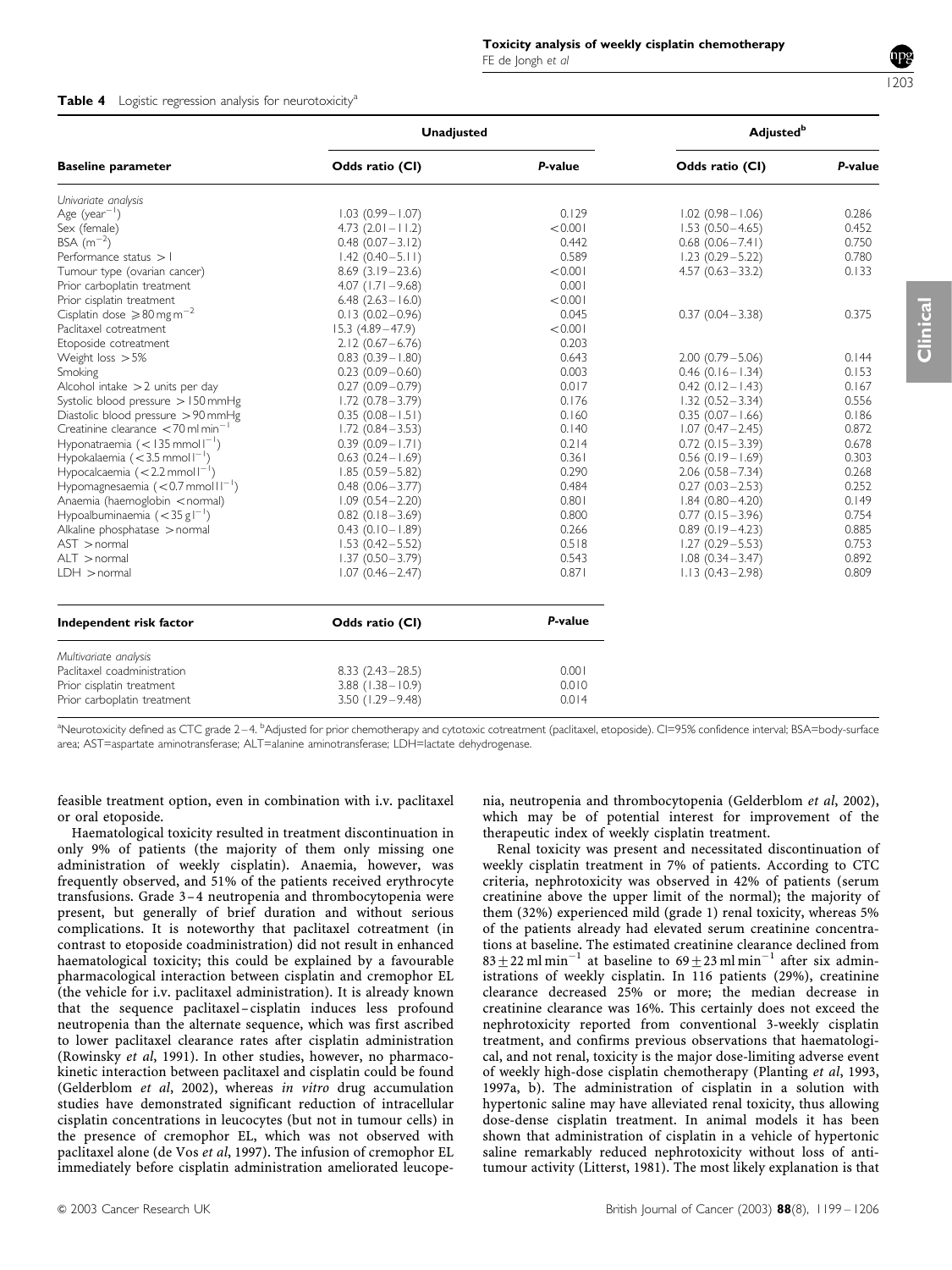FE de Jongh et al

#### Table 5 Logistic regression analysis for ototoxicity<sup>a</sup>

|                        | <b>Adjusted</b> <sup>b</sup> |                        |         |
|------------------------|------------------------------|------------------------|---------|
| Odds ratio (CI)        | P-value                      | Odds ratio (CI)        | P-value |
|                        |                              |                        |         |
| $0.99(0.97 - 1.02)$    | 0.699                        | $0.99(0.96 - 1.02)$    | 0.635   |
| $1.18(0.65 - 2.13)$    | 0.595                        | $1.06(0.51 - 2.23)$    | 0.871   |
| $0.25(0.05 - 1.28)$    | 0.097                        | $0.31(0.06 - 1.65)$    | 0.169   |
| $0.86(0.24 - 3.03)$    | 0.815                        | $0.96(0.27 - 3.44)$    | 0.945   |
| $1.27(0.63 - 2.57)$    | 0.501                        | $2.18(0.43 - 11.1)$    | 0.347   |
| $1.33(0.60 - 2.99)$    | 0.484                        |                        |         |
| $0.74(0.24 - 2.21)$    | 0.584                        |                        |         |
| $0.75(0.32 - 1.76)$    | 0.506                        | $0.67(0.25 - 1.80)$    | 0.430   |
| $1.81(0.82 - 4.01)$    | 0.141                        |                        |         |
| $0.71(0.36 - 1.41)$    | 0.324                        |                        |         |
| $1.34(0.72 - 2.50)$    | 0.354                        | $1.54(0.79 - 2.97)$    | 0.203   |
| $1.30(0.67 - 2.53)$    | 0.432                        | $1.48(0.69 - 3.16)$    | 0.310   |
| $1.30(0.69 - 2.44)$    | 0.413                        | $1.25(0.59 - 2.67)$    | 0.561   |
| $0.65(0.28 - 1.51)$    | 0.314                        | $0.66$ $(0.28 - 1.60)$ | 0.361   |
| $0.36$ (0.11 - 1.20)   | 0.096                        | $0.40(0.12 - 1.36)$    | 0.141   |
| $1.26(0.67 - 2.38)$    | 0.479                        | $1.21(0.62 - 2.33)$    | 0.577   |
| $0.92(0.36 - 2.31)$    | 0.854                        | $1.12(0.43 - 2.89)$    | 0.816   |
| $0.81(0.37 - 1.76)$    | 0.597                        | $0.85(0.39 - 1.87)$    | 0.686   |
| $0.82$ $(0.23 - 2.87)$ | 0.754                        | $0.93(0.26 - 3.32)$    | 0.909   |
| $1.08(0.29 - 3.98)$    | 0.913                        | $0.81(0.21 - 3.21)$    | 0.765   |
| $2.38$ (1.25 - 4.53)   | 0.008                        | $3.14$ (1.57 – 6.27)   | 0.001   |
| $1.96(0.74 - 5.25)$    | 0.178                        | $2.38(0.85 - 6.66)$    | 0.099   |
| $0.61(0.21 - 1.79)$    | 0.365                        | $0.77(0.25 - 2.35)$    | 0.641   |
| $1.34(0.43 - 4.18)$    | 0.616                        | $1.36(0.42 - 4.35)$    | 0.606   |
| $1.31 (0.54 - 3.17)$   | 0.551                        | $1.41(0.56 - 3.53)$    | 0.466   |
| $1.26(0.63 - 2.52)$    | 0.508                        | $1.74(0.81 - 3.73)$    | 0.159   |
| Odds ratio (CI)        | P-value                      |                        |         |
| $3.14$ (1.57 – 6.27)   | 0.001                        |                        |         |
|                        |                              | <b>Unadjusted</b>      |         |

<sup>a</sup>Ototoxicity defined as symptomatic hearing loss (CTCgrade 3–4). <sup>b</sup>Adjusted for prior chemotherapy and cytotoxic cotreatment (paclitaxel, etoposide). CI=95% confidence interval; AST=aspartate aminotransferase; ALT=alanine aminotransferase; LDH=lactate dehydrogenase.

chloride excess results in the decreased formation of highly nephrotoxic hydrolysis products of cisplatin (Earhart et al, 1983; Bajorin et al, 1986; Jones et al, 1991).

Several baseline parameters were identified as independent prognostic indicators for renal toxicity. The incidence of nephrotoxicity gradually increased with age  $(OR = 1.03 \text{ year}^{-1})$ . Although increased age was a risk factor for nephrotoxicity, our study also demonstrates that weekly cisplatin treatment is not necessarily contraindicated in elderly patients. Women had a twofold increased risk for renal toxicity compared with men. The reason for this gender difference is not known. In a previous study (de Jongh et al, 2001), we found that unbound cisplatin clearance was 15% higher in men than in women but age had no significant influence on this clearance. Paclitaxel coadministration was strongly related to the development of nephrotoxicity ( $OR = 4.0$ ,  $CI = 1.8 - 8.8$ ). Although the mechanism of this association is not clear, it is in concordance with a report of increased nephrotoxicity with paclitaxel/cisplatin combination as compared to cisplatin single-agent chemotherapy in a small group of patients with gynaecologic cancers (Merouani et al, 1997). Smoking also was an independent risk factor for cisplatin-induced nephrotoxicity in the present study (OR = 2.5, CI =  $1.4 - 4.5$ ). To our knowledge, this has not been reported in the literature, and the underlying pathophysiological mechanism remains a matter of speculation. It is known,

however, that cigarette smoking is associated with oxidative stress (Maytin et al, 1999), which could possibly lead to enhanced formation of nephrotoxic platinum metabolites. Although it cannot be excluded that smoking was associated with nephrotoxicity through coexisting smoking-related cardiovascular disease, other indicators for cardiovascular disease such as hypertension and diminished baseline creatinine clearance were not identified as risk factors for cisplatin-induced nephrotoxicity. Furthermore, there was no association between nephrotoxicity and a history of hypertension, cardiovascular disease or diabetes mellitus in 425 patients treated with conventional cisplatin chemotherapy (Stewart et al, 1997). Another strong predisposing factor for renal toxicity was hypoalbuminaemia. This has also been described for patients receiving conventional cisplatin treatment (Stewart et al, 1997). Various studies have demonstrated that cisplatin-induced nephrotoxicity is related to the peak plasma concentration and/or the area under the plasma concentration–time curve of nonprotein bound cisplatin (Reece et al, 1987; Nagai et al, 1996; Nagai and Ogata, 1997). It is postulated that low serum albumin concentrations are associated with increased plasma concentrations of unbound cisplatin, resulting in enhanced renal toxicity. It is noteworthy that cisplatin dose (in the range 70-80 mg m<sup>-2</sup>) was not associated with nephrotoxicity and that baseline creatinine clearance did not predict for nephrotoxicity (defined as relative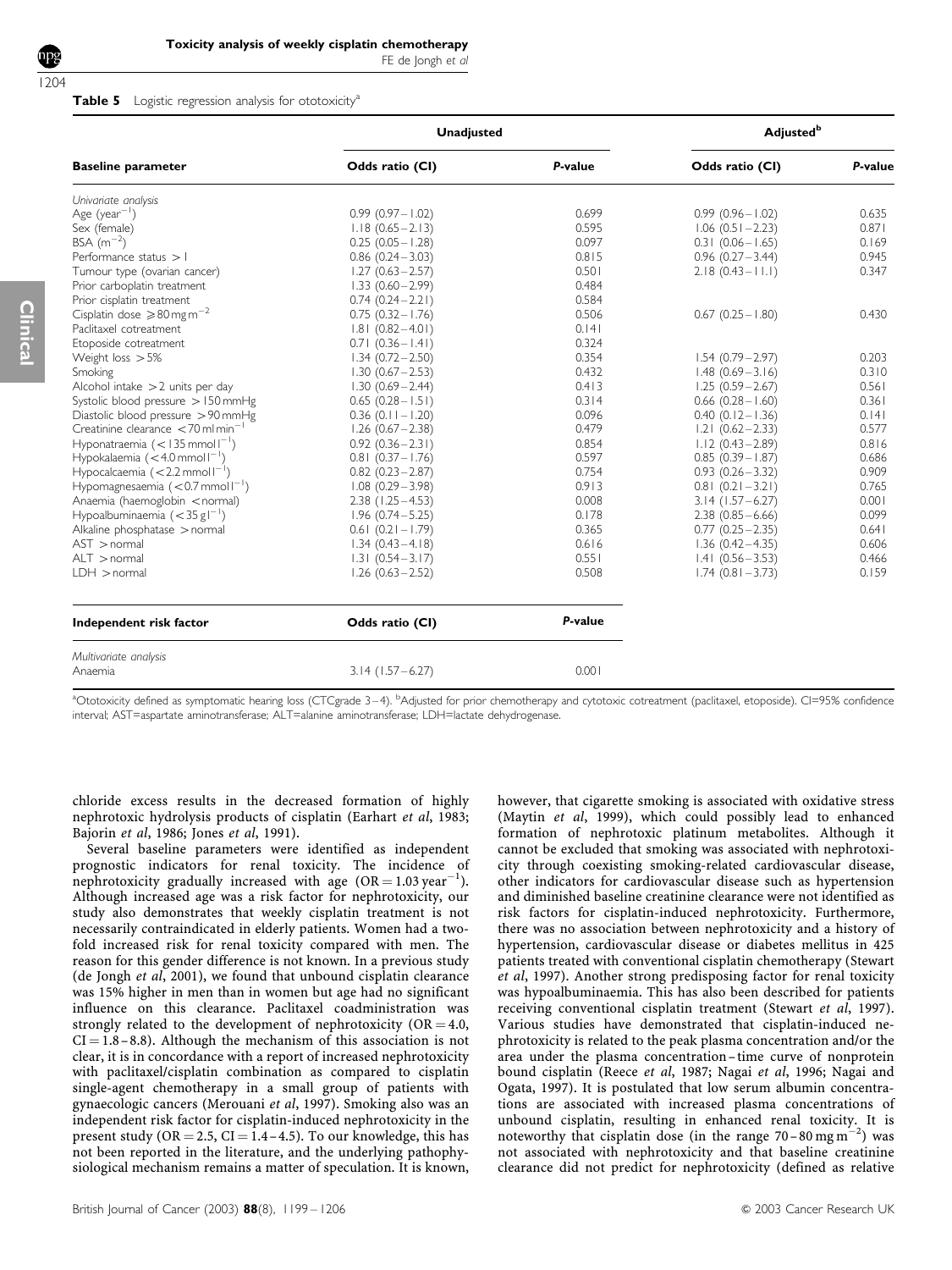Clinical

decrease in estimated creatinine clearance), both findings confirming data on conventional cisplatin treatment (Lagrange et al, 1997).

Neurotoxicity was found to be acceptable with weekly cisplatin chemotherapy. According to previous studies, neurotoxicity is mainly related to cumulative cisplatin dose, and shortening of the treatment interval does not necessarily lead to worsening of the neurotoxic side effects (Cavaletti et al, 1992; Hilkens et al, 1994, 1995). Neurotoxicity was evaluated during and immediately following the weekly cisplatin regimen. Since cisplatin-induced neuropathy can worsen during the first months after cisplatin treatment (Hilkens et al, 1994), it was also assessed 2 –4 months after the completion of the weekly cisplatin regimen. The worst toxicity score was used for evaluation of neurotoxicity. Here, several biases were met. First, data on neurotoxicity at 2-4 months were not traceable in 71 patients (18%), which probably led to some underestimation of neurotoxicity. On the other hand, 11% of the total study population received additional paclitaxel and/or cisplatin immediately following the weekly cisplatin regimen with possible overestimation of neurotoxicity. Nevertheless, only four patients (1%) did not complete treatment due to neurotoxicity. CTC grade 2– 4 neurotoxicity was observed in 11% of the patients.

A large number of baseline parameters were identified as potential risk factors for cisplatin-induced neurotoxicity by univariate logistic regression analysis (Table 4): female sex, ovarian cancer, prior platinum-based chemotherapy, individual cisplatin dose, nonsmoking and alcohol consumption  $\langle 3 \rangle$  units daily. After adjustment for prior chemotherapy and cotreatment (paclitaxel, etoposide), all other baseline parameters were eliminated as risk factors. In the multivariate model, paclitaxel coadministration and prior cisplatin and/or carboplatin treatment were identified as independent risk factors for grade 2-4 neurotoxicity. The found associations could be anticipated and this unfortunately does not add much to our knowledge of cisplatin-induced neuropathy. Both paclitaxel and cisplatin are neurotoxic agents, and a combination of cisplatin with taxanes is known to result in increased neurotoxicity (Connelly et al, 1996; Hilkens et al, 1997). Furthermore, cisplatin-induced neurotoxicity is mainly dependent on the cumulative cisplatin dose (Cavaletti et al, 1992; Hilkens et al, 1994, 1995). However, despite an increased risk of neurotoxicity in the platinum pretreated patients, severe neurotoxicity necessitating treatment discontinuation rarely occurred. This is in concordance with a previous study demonstrating that patients with absent or mild signs of neuropathy after prior treatment with cisplatin to a cumulative dose of  $400 - 450$  mg m<sup>-2</sup> can be retreated with six cycles of cisplatin 50–70 mg  $\text{m}^{-2}$  weekly with only a minimal risk of significant neurotoxicity, not different from that in carboplatin pretreated patients (van den Bent et al, 2002).

Ototoxicity is another major side effect of cisplatin chemotherapy, and is probably caused by cisplatin-induced degeneration of the hair cells of the cochlea. Previous studies have shown that ototoxicity is related to both cumulative and individual cisplatin dose (Reddel et al, 1982; Schaeffer et al, 1985; Laurell and Jungnelius, 1990). In the present study, tinnitus occurred in 25% of the patients, 15% had subjective, symptomatic hearing loss, and in 2.5% weekly cisplatin treatment was not completed due to ototoxicity.

Anaemia was a predisposing factor for grade 3–4 ototoxicity  $(OR = 3.1, CI = 1.6 - 6.3)$ . The pathophysiological background of this association is presently unknown. Others previously identified anaemia as a risk factor for cisplatin-induced ototoxicity (Blakley et al, 1994). They also found a relation with hypoalbuminaemia, which was a borderline prognostic factor  $(OR = 2.4, CI = 0.9 - 6.7,$  $P = 0.1$ ) in the present study on weekly cisplatin. It is noteworthy that age, sex, performance status, creatinine clearance and individual cisplatin dose (in the range 70-80 mg m<sup>-2</sup>) were not associated with ototoxicity. Remarkably, in the present analysis, performance status was not associated with any chemotherapyinduced toxicity, but this is probably related to the selection of patients with good performance status to treat with dose-dense cisplatin chemotherapy.

An advantage of the weekly regimen is shortening of the treatment period from 18-24 weeks with standard treatment (six courses with intervals of  $3-4$  weeks) to  $6-8$  weeks with weekly treatment using similar total cisplatin dose. On theoretical grounds it can be expected that weekly cisplatin treatment enhances antitumour activity. Indeed, weekly cisplatin in combination with either etoposide or paclitaxel was highly active and well tolerated in the patients with advanced ovarian cancer, and even in the case of platinum-refractory disease (defined as platinum treatment-free  $interval < 4$  months) the objective response rate was in the order of 50% (van der Burg et al, 1998, 2002). This suggests that platinum resistance is a relative phenomenon that could be overcome by shortening the treatment interval and supports the use of weekly platinum treatment in patients with relapsed ovarian cancer. For other tumour types, however, the place of weekly cisplatin treatment remains to be determined.

In conclusion, in a large cohort of patients, we have demonstrated that weekly cisplatin at doses of  $70-80$  mg m<sup>-2</sup> administered in hypertonic saline is a feasible treatment option, even when combined with oral etoposide or i.v. paclitaxel. Predisposing factors for treatment-related toxicity differ from side effect to side effect.

# **REFERENCES**

- Bajorin DF, Bosl GJ, Alcock NW, Niedzwiecki D, Gallina E, Shurgot B (1986) Pharmacokinetics of cis-diamminedichloroplatinum(II) after administration in hypertonic saline. Cancer Res 46: 5969 – 5972
- Blakley BW, Gupta AK, Myers SF, Schwan S (1994) Risk factors for ototoxicity due to cisplatin. Arch Otolaryngol Head Neck Surg 120: 541 – 546
- Cavaletti G, Marzorati L, Bogliun G, Colombo N, Marzola M, Pitelli MR, Tredici G (1992) Cisplatin-induced peripheral neurotoxicity is dependent on total-dose intensity and single-dose intensity. Cancer 69: 203 – 207
- Cersosimo RJ (1989) Cisplatin neurotoxicity. Cancer Treat Rev 16: 195 211 Connelly E, Markman M, Kennedy A, Webster K, Kulp B, Peterson G, Belinson J (1996) Paclitaxel delivered at a 3-hr infusion with cisplatin in patients with gynecologic cancers: unexpected incidence of neurotoxicity. Gynecol Oncol 62: 166 – 168
- de Jongh FE, Verweij J, Loos WJ, de Wit R, de Jonge MJA, Planting AST, Nooter K, Stoter G, Sparreboom A (2001) Body-surface area-based

dosing does not increase accuracy of predicting cisplatin exposure. J Clin Oncol 19: 3733 – 3739

- de Vos AI, Nooter K, Verweij J, Loos WJ, Brouwer E, de Bruijn P, Ruijgrok EJ, van der Burg MEL, Stoter G, Sparreboom A (1997) Differential modulation of cisplatin accumulation in leukocytes and tumor cell lines by the paclitaxel vehicle Cremophor EL. Ann Oncol 8: 1145 – 1150
- Earhart RH, Martin PA, Tutsch KD, Ertürk E, Wheeler RH, Bull FE (1983) Improvement in the therapeutic index of cisplatin (NSC 119875) by pharmacologically induced chloruresis in the rat. Cancer Res 43: 1187 – 1194
- Gelderblom H, Loos WJ, Verweij J, van der Burg MEL, de Jonge MJA, Brouwer E, Nooter K, Stoter G, Sparreboom A (2002) Modulation of cisplatin pharmacodynamics by Cremophor EL: experimental and clinical studies. Eur J Cancer 38: 205 – 213
- Hilkens PHE, Planting AST, van der Burg MEL, Moll JWB, van Putten WLJ, Vecht CJ, van den Bent MJ (1994) Clinical course and risk factors of